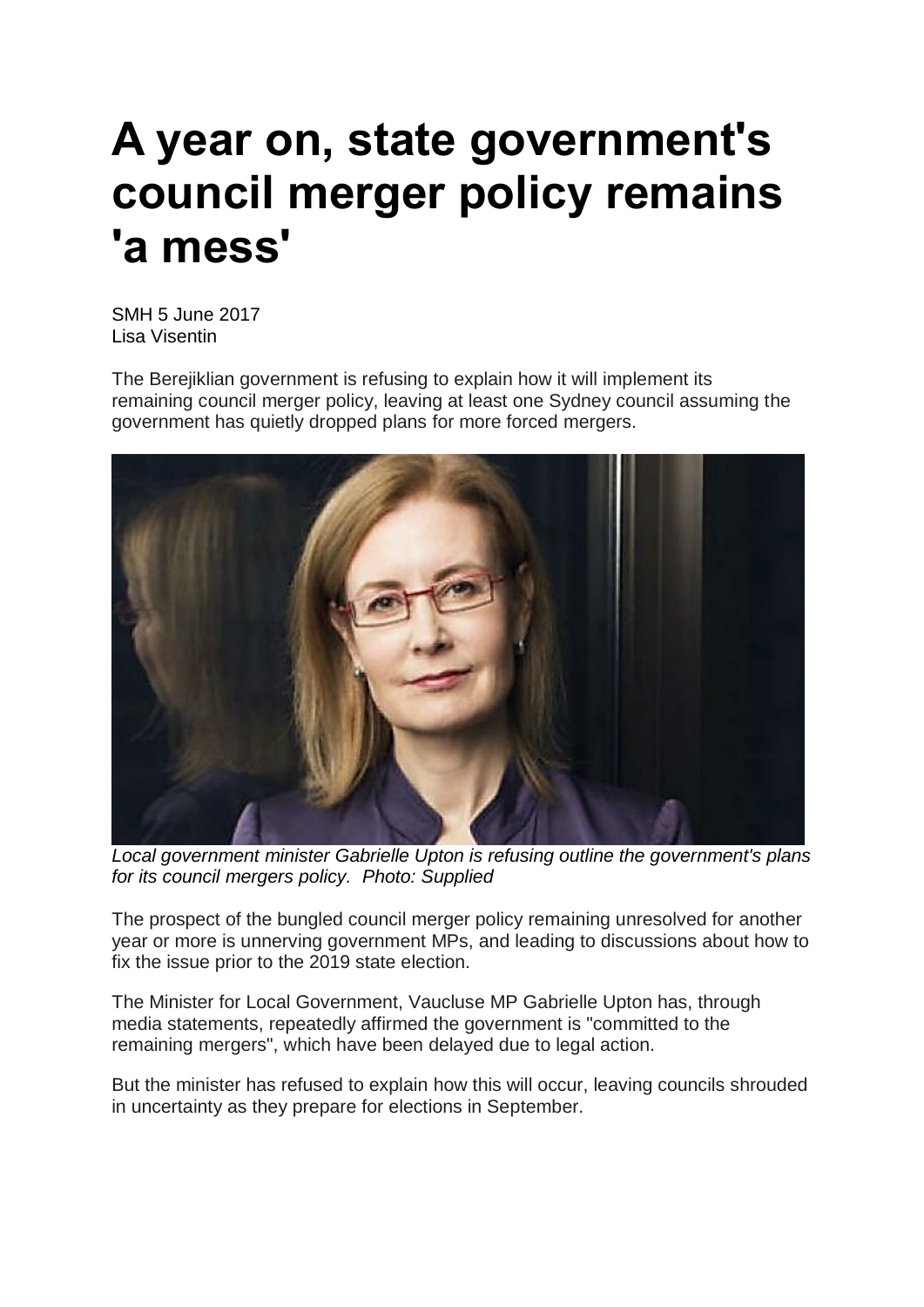For Ku-Ring-Gai and Hornsby councils, the government's silence has created a vacuum of confusion more than two months after the NSW Court of Appeal rejected the forced amalgamation between the two councils as flawed.

Ku-Ring-Gai mayor Jennifer Anderson said she had requested multiple meetings with Ms Upton seeking clarity over the government's intentions but had received no response.

"We haven't heard anything," Cr Anderson said. "There's been no word at all."

In March, the Court held that Ku-ring-gai Council had been denied procedural fairness by the government because it kept secret a KPMG report on which it based its amalgamations policy.

Both Ku-ring-gai and Hornsby council believe the court's verdict has left the government with no option but to re-start the merger process if it is to uphold its promise to implement the mergers.

Ms Upton declined an interview with Fairfax Media and her office refused to answer a series of written questions, including whether the government would re-do any flawed mergers struck down by the courts.

Instead, the government appears to be waiting for the final verdict of the High Court, which will hear Woollahra council's legal challenge to the proposed merger with Randwick and Waverley councils later this year.

"There are a series of matters before the courts which is why the government is not considering one merger in isolation," a spokesman for Ms Upton said.

However, with Woollahra case unlikely to be heard until September or October, and a judgment expected to take a number of months, the government is facing the prospect of beginning another year with the situation unresolved. The policy of forced mergers was announced over a year ago, in May 2016.

"It's certainly a mess," Hornsby mayor Steve Russell said. "I'm not confident about anything at the moment."

Cr Russell said Hornsby shire had been left with "one leg on either side of the amalgamation fence" with caretaker mode provisions preventing the council from making major financial decisions.

However, in a sign of deepening confusion and uncertainty, this protocol has been openly rejected by Ku-Ring-Gai council.

"Our position after the court judgement is that we are no longer under a merger proposal at this point in time," said Cr Anderson said. "We are operating as business as usual."

For the government, the sensitivity of its relationship with local councils was evident during its announcement of a housing affordability package last Thursday.